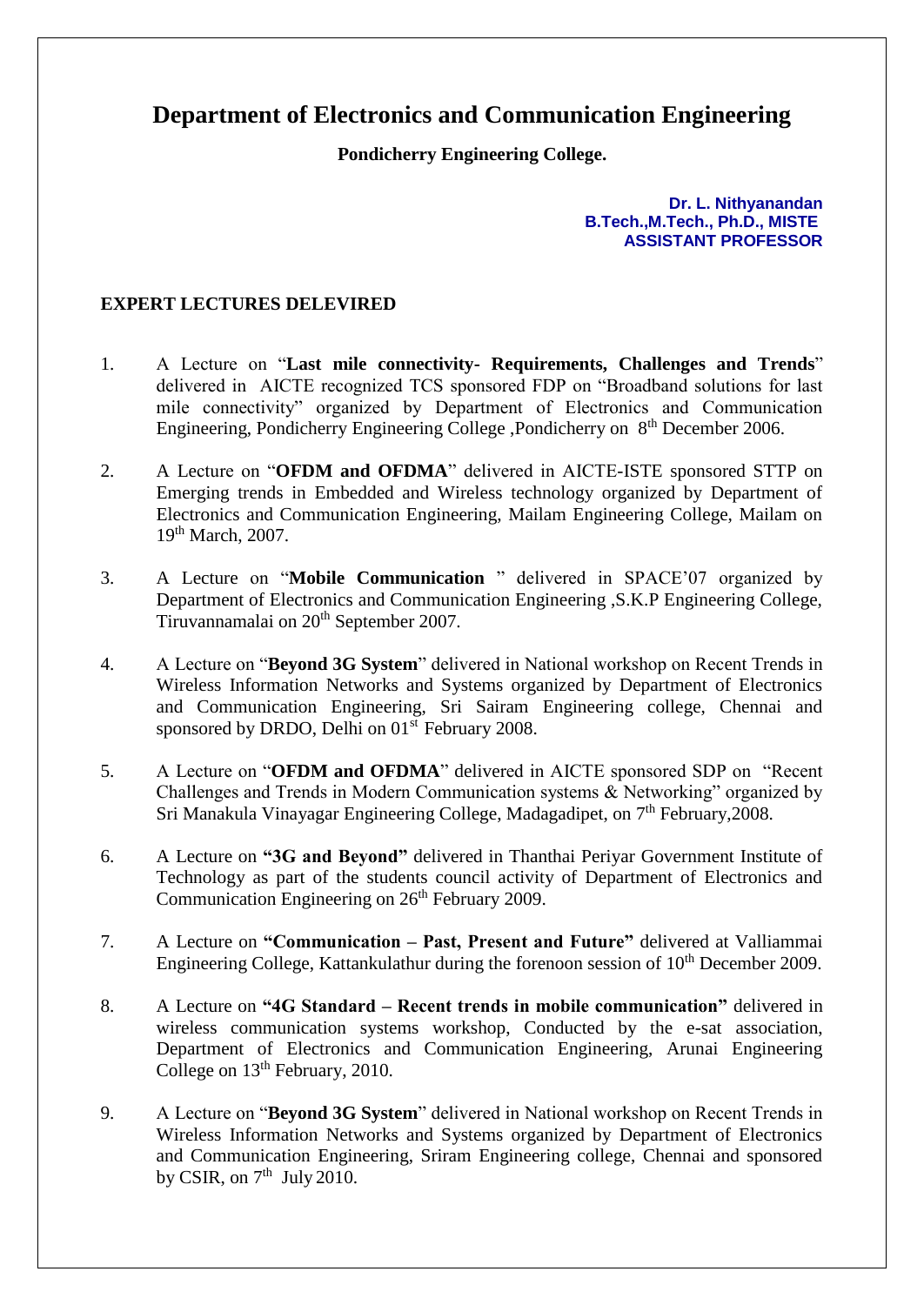- 10. A Lecture on **"3G and Beyond"** delivered at Department of Electronics and Communication Engineering, Arunai Engineering College, Thiruvannamalai on 3rd September, 2010.
- 11. A Lecture on **"Mobile Radio Propagation"** delivered at Department of Electronics and Communication Engineering,Adhiparasakthi Engineering College, Melmaruvathur on  $12<sup>th</sup>$  February, 2011.
- 12. A Lecture on **"Recent Trends in Mobile Communication"** delivered in Department of Electronics and Communication Engineering, Christ College of Engineering and Technology on  $17<sup>th</sup>$  September 2011.
- 13. Conducted workshop on **"Research issues in OFDMA and MU MIMO"** delivered in Department of Electronics and Communication Engineering, Adhiparasakthi Engineering College on 9<sup>th</sup> February 2012.
- 14. A Lecture on **"Evolution of Mobile Communication"** delivered in Department of Electronics and Communication Engineering, Ganesh College of Engineering and Technology on  $17<sup>th</sup>$  march 2012.
- 15. A Lecture on **"Trends and challenges in Mobile Computing"** delivered in Department of Electronics and Communication Engineering during AICTE sponsored Two weeks SDP on Wireless Communication and Networking Technology, Christ College of Engineering and Technology on 9<sup>th</sup> May 2012.
- 16. A Lecture on **"Wireless Communication"** delivered in Department of Electronics and Communication Engineering, IFET College of Engineering and Technology during the inauguration of ECE students association Yearly activities on 13<sup>th</sup> July 2012.
- 17. A Lecture on **"Filters and Equalizers"** delivered in Department of Electronics and Communication Engineering, Sri Manakula Vinayagar Engineering College on 2nd March,2013.
- 18. A Lecture on **"Introduction to Heterogeneous Networks"** delivered in Department of Electronics and Communication Engineering, Pondicherry Engineering College during the AICTE sponsored Faculty development programme on  $17<sup>th</sup>$  April 2013.
- 19. A Lecture on **"Micro Electronics for LTE Networks"** delivered in Department of Electronics and Communication Engineering, Pondicherry Engineering College during the ISTE SRM sponsored STTP on  $4^{\text{th}}$  May 2013.
- 20. A Lecture on **"Next Generation Wireless Networks"** delivered in Department of Electronics and Communication Engineering, Pondicherry Engineering College during the TEQIP sponsored STTP on 20<sup>th</sup> May 2013.